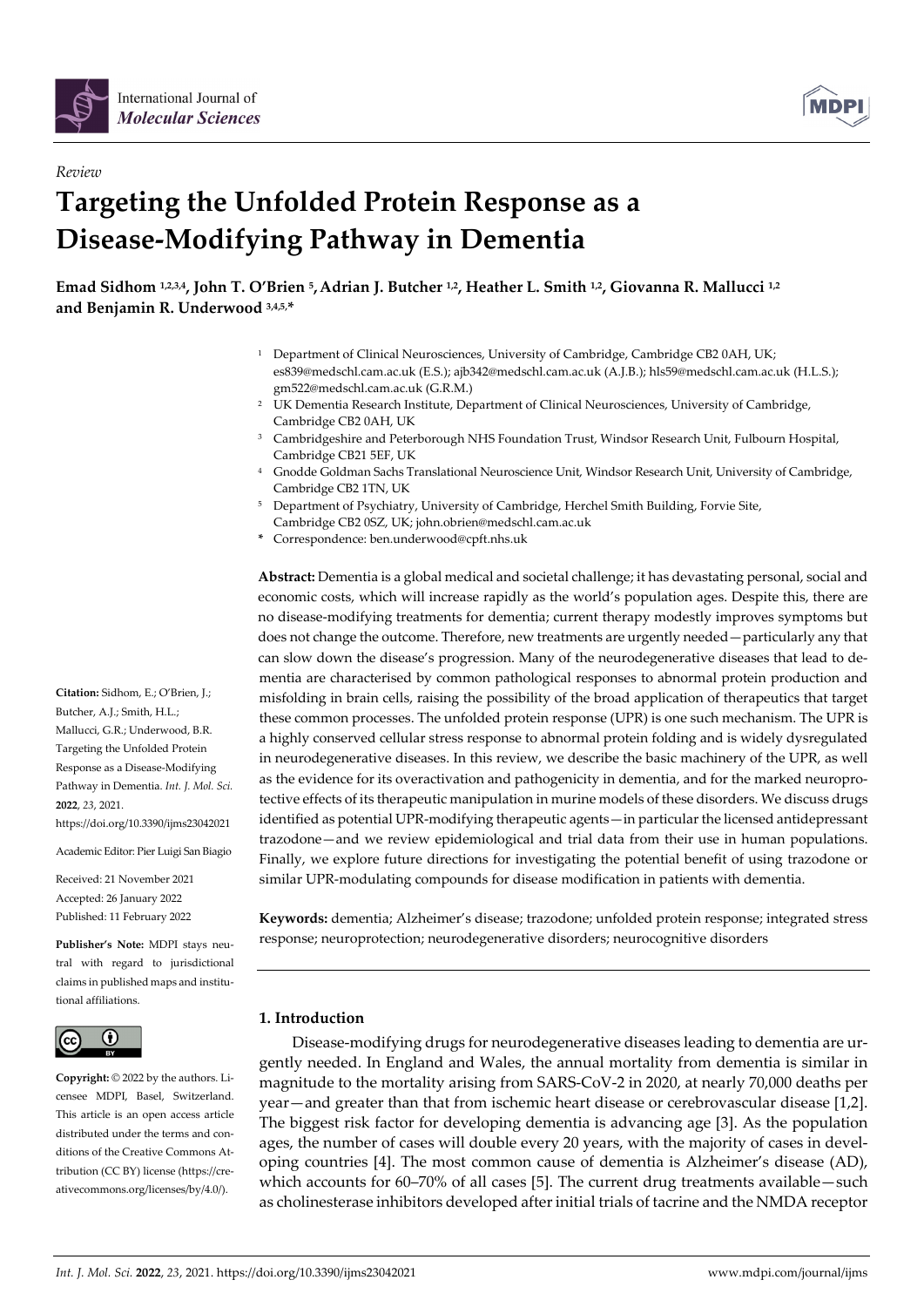antagonist memantine—may ameliorate the symptoms of the disease, but they do not delay its progression [6–7]. Even a modest delay in disease progression is likely to have significant benefits; slowing the onset of AD by five years has been predicted to decrease disease incidence and associated costs by ~40% [8]. This would be significant at the medical and societal levels, reducing personal suffering, but also economically: dementia care costs some GBP 26 billion per year in the UK alone, which is anticipated to double in the next 25 years without disease-modifying treatments [9].

The many mechanisms driving the pathology of Alzheimer's disease are becoming increasingly understood; they include disease-specific processes—due to β-amyloid deposition, for example—as well as more generic common processes, resulting from homeostatic responses to protein aggregation, such as the unfolded protein response (UPR), dysregulated autophagy, inflammation, and oxidative stress [10–13]. These common mechanisms are gathering attention as therapeutic targets [14] due to their broad relevance across neurodegenerative diseases. Drugs in clinical use for other conditions that target these pathways include, for example, the autophagy inducer rilmenidine [15], and trazodone [16], which acts on the UPR. These are therefore prime candidates for repurposing. This review describes the cellular mechanisms and preclinical studies underpinning therapeutic approaches focusing on UPR modulation and describes evidence from epidemiology and early clinical trials using trazodone—for reasons other than disease modification—before exploring how these could be turned into available treatments for patients with dementia.

## **2. The Unfolded Protein Response**

The UPR is a highly conserved cellular stress response that acts to restore protein homeostasis upon accumulation of misfolded proteins in the endoplasmic reticulum (Figures 1 and 2). UPR activation results in decreased rates of protein translation, induction of chaperones, and increased ER folding capacity. These outcomes are mediated by the activation of three ER-resident transmembrane proteins that sense and respond to ER stress: activating transcription factor 6 (ATF6), the inositol-requiring enzyme 1 (IRE1), and protein kinase RNA-like endoplasmic reticulum kinase (PERK) [17]. Under resting conditions, the three sensors are held in an inactive state through their association with binding immunoglobulin protein (BiP) in the ER lumen. Under stress conditions, BiP dissociates, preferentially binding to misfolding proteins, leading to sensor activation and initiation of the UPR signalling cascade [18]. Activated PERK, IRE1, and ATF6 signal through the transcription factors ATF4, XBP1s, and ATF6N, respectively, to drive a coordinated program of transcriptional changes, up-regulating chaperones and components of the ERassociated degradation pathway. If the source of stress cannot be resolved and UPR signalling is prolonged, ATF4 upregulates pro-apoptotic C/EBP homologous protein (CHOP), initiating the apoptotic cascade [19].

Amongst the three branches of the UPR, the PERK branch is unique in that it also drives a translational response to ER stress. Activated PERK phosphorylates the α-subunit of eukaryotic initiation factor 2 (eIF2) [20], which lies at the hub of the related integrated stress response (ISR) of which the PERK branch is a key signalling pathway [21] (see Figure 2). This phosphorylation event switches eIF2 from a substrate to a non-competitive inhibitor of eIF2B—the guanine exchange factor that recycles eIF2-GDP to eIF2-GTP [22]. In the GDP-bound state, eIF2 is unable to form the ternary complex with initiator methionine tRNA; thus, translation is inhibited at the level of initiation. This inhibition is beneficial in the short term, lowering the entry of newly synthesised proteins into the ER and reducing any additional folding burden on the organelle. The repression of translation, however, is transient, achieved via a negative feedback loop whereby phosphorylated eIF2 $\alpha$  drives the non-canonical expression of ATF4 which, in turn, upregulates GADD34—the regulatory subunit of the protein phosphatase 1 complex that dephosphorylates eIF2α [23]. Dysregulation of this feedback loop, and the resultant sustained repression of protein synthesis, is a key neurotoxic mechanism in neurodegenerative diseases,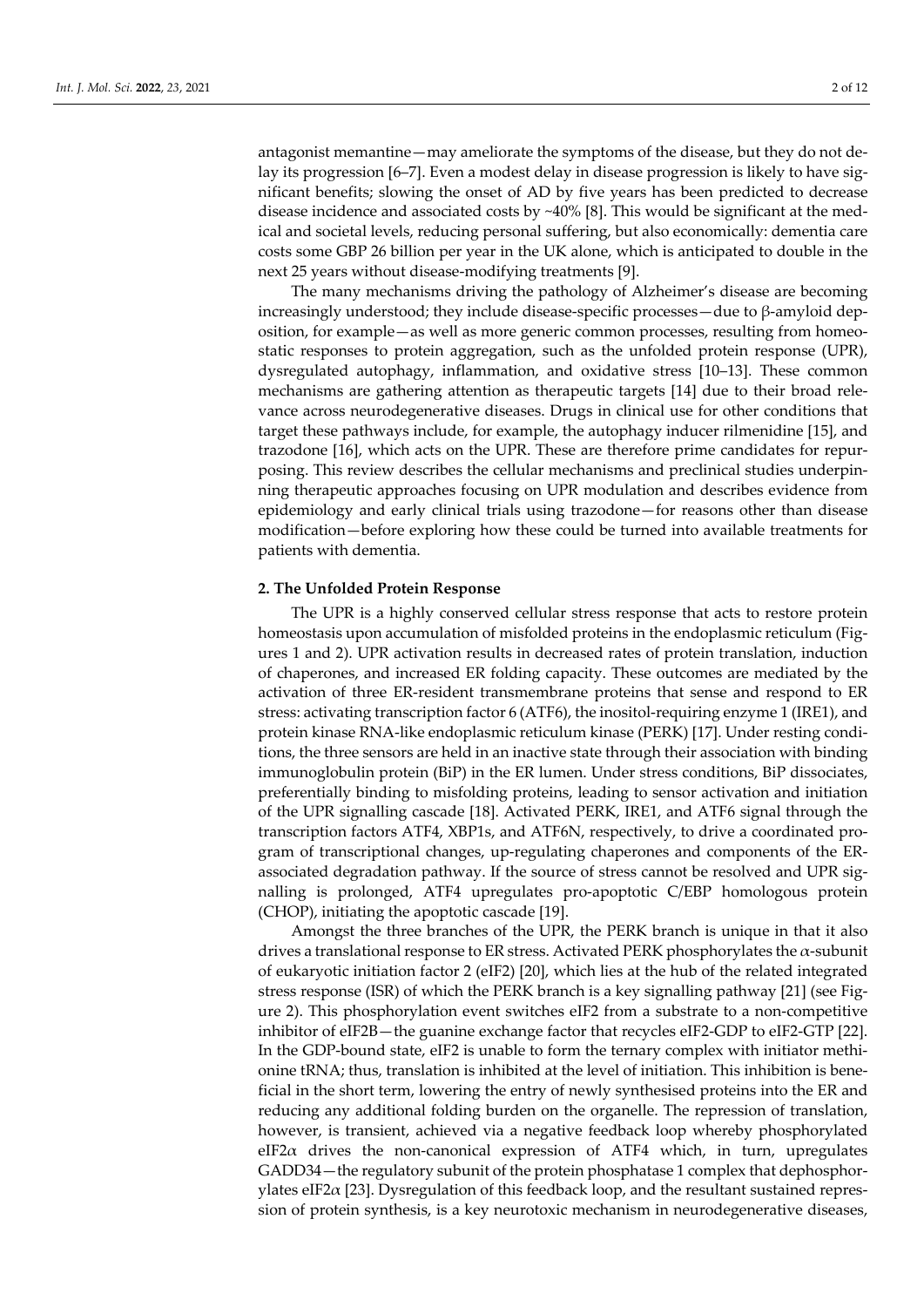as the production of proteins essential for neuronal health and synaptic integrity is impaired [24–26].

#### **3. Evidence for UPR as a Key Pathogenic Mechanism in Neurodegeneration**

Most cases of progressive neurodegenerative diseases are characterised by the misfolding of proteins, which aggregate into intraneuronal proteinaceous inclusions, such as Aβ and tau in Alzheimer's disease and  $\alpha$ -synuclein in Parkinson's disease. Though most of these proteins are intracytoplasmic, it is important to note that  $A\beta$ , though processed in the endoplasmic reticulum and Golgi, accumulates primarily in extracellular plaques, although intraneuronal accumulation has also been observed [27,28].

Postmortem studies in patients with Alzheimer's disease, Parkinson's disease, progressive supranuclear palsy, and ALS [29–31] reveal markers of UPR activation, including phosphorylation of PERK and eIF2 $\alpha$  associated with protein aggregates [32,33] (Figure 1). Importantly, in Alzheimer's disease, this has been shown to be a feature of early disease and is likely to precede tau tangle formation and paralleling misfolded protein deposition as it spreads through the brain, which makes it a promising target for therapeutic intervention [34]. Downstream mediators of cell death, such as CHOP, have also been demonstrated in postmortem samples from human sporadic ALS patients [31].



**Figure 1.** Markers of UPR activation associated with pathological protein deposition in neurodegenerative disordersProteins associated with UPR activation are seen in association with protein aggregates in specific brain regions in patients with different neurodegenerative diseases. Inositol-requiring enzyme 1 (IRE1) and protein kinase RNA-like endoplasmic reticulum kinase (PERK) are key sensory proteins for ER stress, and are activated in frontotemporal dementia and Alzheimer's disease. p-PERK and its downstream substrate eukaryotic initiation factor 2 (eIF2) - p-eIF2 $\alpha$  - are also activated in Parkinson's disease, Alzheimer's disease, and progressive supranuclear palsy. For a review, see Hetz and Saxena (2017) [35].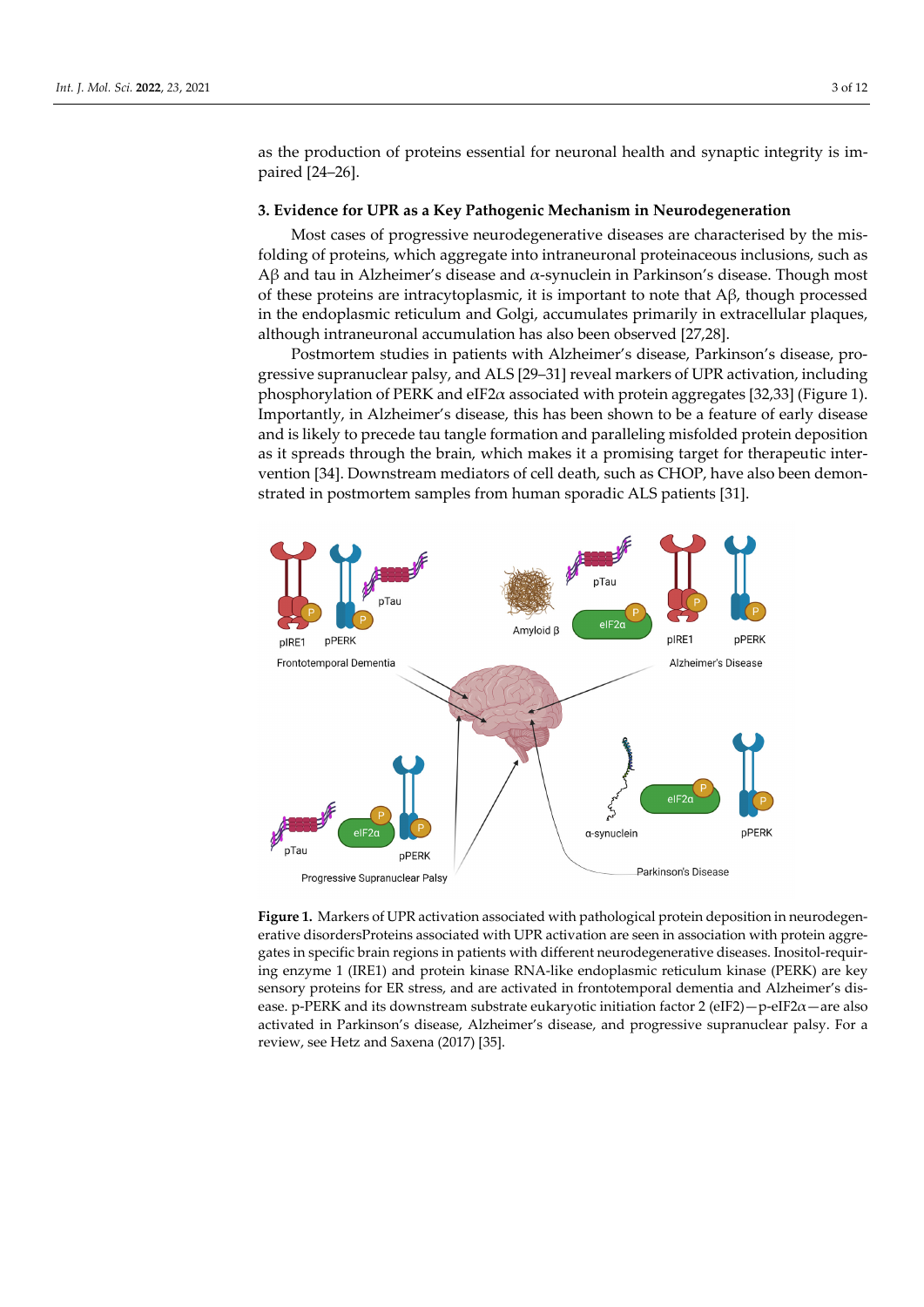

**Figure 2.** Schematic showing points of action of drugs and experimental compounds targeting the PERK branch of the UPR and ISR. (1) The chaperone protein known as binding immunoglobulin protein (BiP) binds to misfolded proteins, resulting in (2) phosphorylation of PERK. PERK activation, in turn, leads to (3) phosphorylation of eIF2 $\alpha$ , which reduces protein translation (4) via by preventing nucleotide exchange by eIF2B needed for initiation of translation. GSK260414 inhibits PERK phosphorylation; ISRIB prevents eIF2B binding by p-eIF2α, and trazodone also acts downstream of p-eIF2α by restoring global protein synthesis rates. Intervention at all of these steps provides exceptional neuroprotection in many animal models of neurodegenerative diseases.

Murine models of neurodegenerative diseases—including prion disease, tauopathies, Alzheimer's disease, and motor neuron disease—similarly exhibit biochemical markers of UPR overactivation, including sustained levels of phosphorylated PERK and eIF2 $\alpha$  from early disease [36–39]. The importance of the UPR in pathogenesis is shown by the remarkable clinical improvements following genetic or pharmacological inhibition of the PERK-eIF2 $\alpha$  pathway, due to partial restoration of global protein translation rates [24– 26,40–42] these include rescue of memory, reversal of behavioural and motor impairments, prevention of neuronal loss, and increased survival in many murine models. The restoration of protein synthesis rates is central to neuroprotection, providing essential synaptic and other proteins necessary for memory formation and neuronal survival. In prion-diseased mice, genetic reduction of eIF2 $\alpha$ -P levels through overexpression of GADD34—both in neurons [24] and in astrocytes [43]—is profoundly neuroprotective, restoring synapse numbers, synaptic transmission, and memory, and preventing neuronal loss. In the context of Alzheimer's disease models, further indirect mechanisms may be involved following UPR activation—for example, via PERK activation of glycogen synthase kinase 3β, and subsequent increased tau phosphorylation and beta amyloid precursor cleaving protein (BACE) expression, increasing amyloidogenesis [44]. Restoring protein synthesis through modulation of eIF2 $\alpha$ -P levels by manipulating other ISR kinases is also neuroprotective, and boosts cognition [45–47]. For example, genetic modulation of signalling through PERK and another ISR eIF2 $\alpha$  kinase — GCN2—reduces levels of eIF2 $\alpha$ -P, and is protective in murine models of Alzheimer's disease, restoring memory and cognitive function [39]. In Down syndrome mice, genetic modulation of PKR signalling restores memory and corrects translatome deficits [40].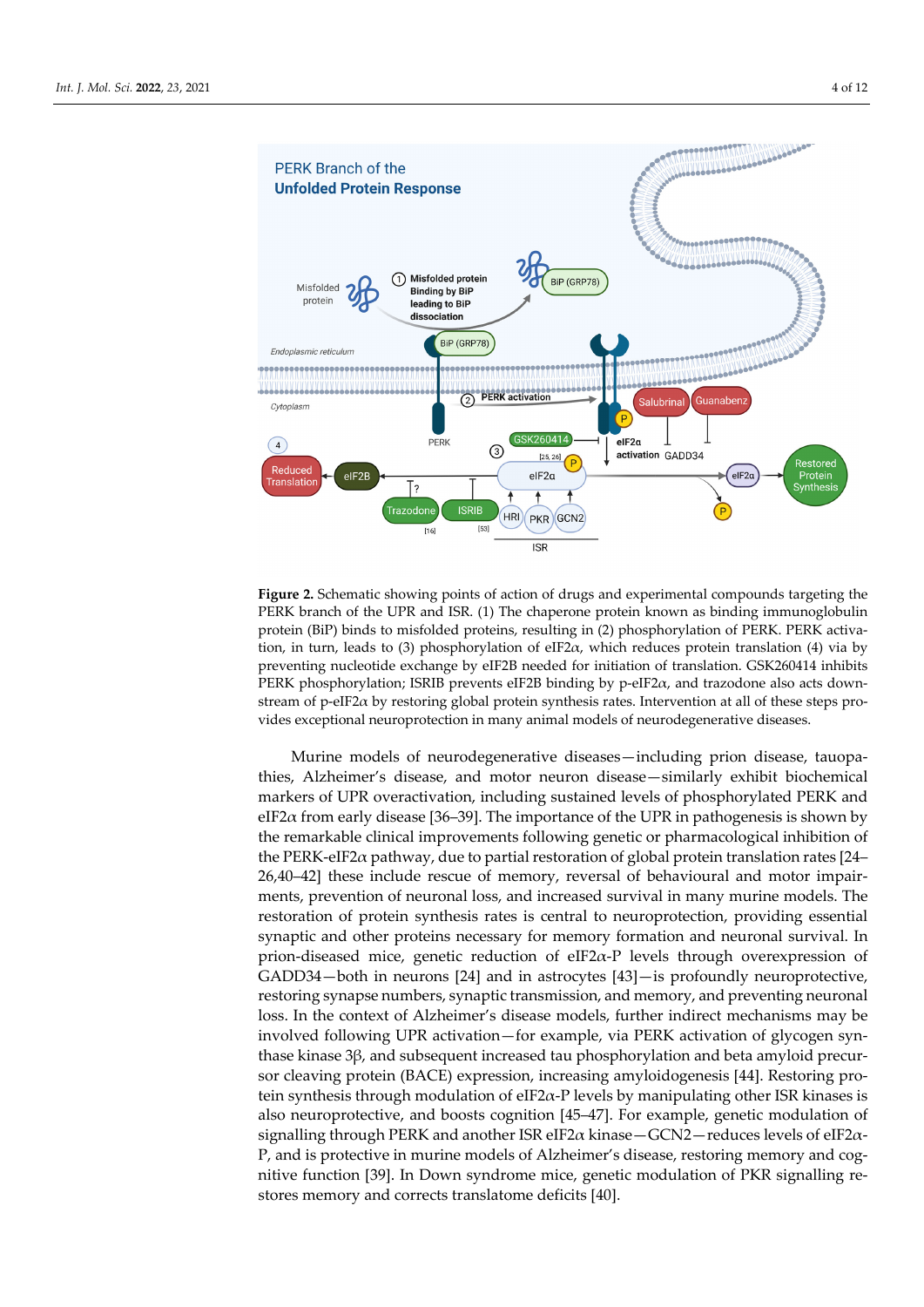## **4. Drugs Targeting UPR and ISR**

The PERK inhibitor GSK2606414 is profoundly neuroprotective in murine models of prion disease [41], and has shown improvement in murine models of Parkinson's disease [48] and FTD [26] and fly models of amyotrophic lateral sclerosis (ALS) [42], while salubrinal—an inhibitor of eIF2 $\alpha$  dephosphorylation—has the opposite effect [24] (see Figure 2). The clinical 'cure' seen in these animal models is associated with decreased synapse and neuronal loss, mediated by restoring protein synthesis rates. However, the clinical utility of GSK2606414 is limited by its systemic (pancreatic) toxicity, precluding its use in humans. The small molecule ISRIB (integrated stress response inhibitor B) acts downstream of phosphorylated eIF2 $\alpha$ , preventing its interaction with its target eIF2B, and restores neuronal protein synthesis rates without toxic effects on the pancreas [49,50]. ISRIB boosts memory in wild-type mice, and is neuroprotective and/or enhances cognition in a variety of murine models of neurodegenerative diseases [50–53]; it has been shown to increase hippocampal protein production and rescue disease phenotypes in murine models of Alzheimer's disease, but its low level of solubility limits its applicability for human use [54]. To find safe alternatives with similar efficacy in UPR inhibition as ISRIB, Halliday et al. screened an NINDS library of drugs that largely have FDA approval and are known to be neurologically active; they identified dibenzoylmethane (DBM) and the licensed antidepressant trazodone as compounds able to cross the blood–brain barrier, restore protein synthesis rates, and profoundly improve memory and survival in prion-diseased mice and a murine model of frontotemporal dementia by acting downstream of eIF2 $\alpha$ phosphorylation, similar to ISRIB [16]. Trazodone is a phenyl piperazine derivative that has a range of agonist and antagonist activity, including antagonism at 5HT2 receptors and agonism at 5HT1A receptors, in addition to adrenergic and histaminergic activity and serotonin uptake inhibition; it is a particularly promising drug, as it has a long record of human use, including in neurodegenerative diseases—for example, in sleep disturbance in Alzheimer's disease [55].

Trazodone may have pleiotropic therapeutic mechanisms, including effects on tau and restoration of slow-wave sleep [56,57]. Other drugs that impact on the UPR have been developed, and some have now entered clinical trials, e.g., guanabenz for amyotrophic lateral sclerosis [58]. Guanabenz, like salubrinal and sephin-1 in preclinical studies [59], reduces ER stress and protein overload through a mechanism opposite to that of trazodone and ISRIB, as it leads to increased levels of phosphorylated eIF2α; this allows increased chaperone expression, and has proven effective in some murine models of ALS and in the rare hereditary neuropathy CMT1b [58–60], underlining the importance of the UPR in these disorders, and highlighting the need to understand the complex mechanisms and outcomes of drugs acting on this pathway.

#### **5. Epidemiological Data from Observational Studies on Trazodone Use in Dementia**

Given the efficacy of trazodone for neuroprotection in animal models and its wide availability in clinical practice, its potential for repurposing for the treatment of dementia appears clear; its widespread clinical use for many years allows examination of the literature to yield valuable information on (1) the safety of use of trazodone and (2) any potential disease-modifying effects, or lack thereof, of trazodone use in dementia.

Studies looking at safety in large prescription datasets show trazodone to be similar to atypical antipsychotics and benzodiazepines in terms of fall and fracture risk in demented patients, but with a lower overall mortality risk [61,62]. The largest study of cardiac side effects of trazodone in older people found no effect on QTc and minimal effect on pulse or other ECG parameters [63,64]. Similarly, trazodone may be less likely to result in hyponatraemia than other antidepressants [65].

In terms of disease-modifying effects of trazodone in dementia, several recent studies have looked at naturalistic datasets, with largely negative results. An investigation of over 4000 trazodone users matched to patients prescribed with other antidepressants found a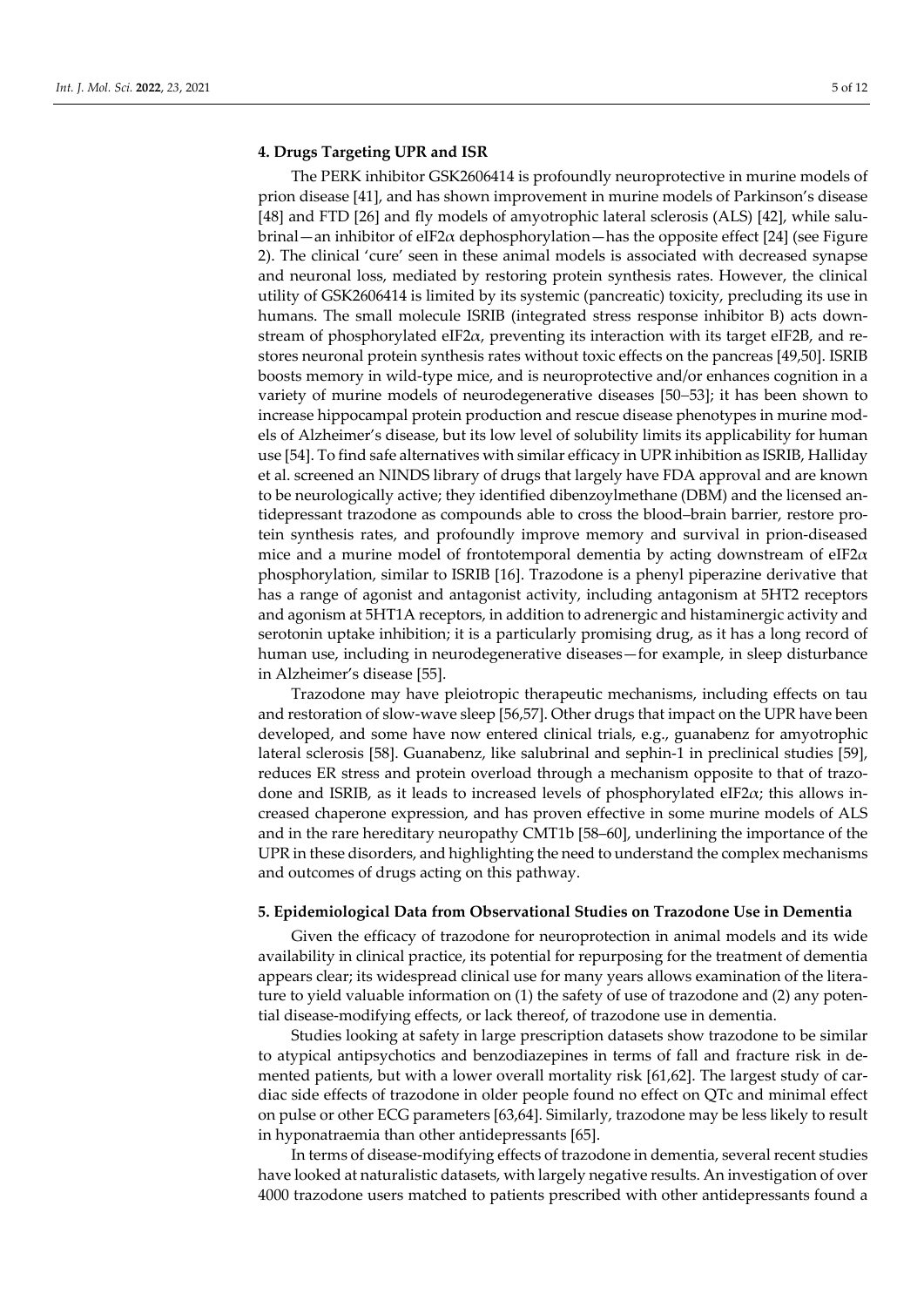higher overall incidence of dementia diagnosis in the trazodone group, though did not suggest a causal association [66]. This study included patients over 50 years of age prescribed trazodone on two or more consecutive occasions at any time over 17 years; around one-third of patients had a diagnosis of depression. A second study examined routinely collected data from 406 patients with a diagnosis of dementia who were prescribed trazodone and followed up for an average of 2.2 years, with cognitive testing every 4–6 months; no positive impact of trazodone on cognition compared to other antidepressants was found in this study either [67]. Two points are worth noting here: first, the patient group had moderately advanced disease on entry to the study (mean baseline Mini-Mental State Examination (MMSE) 13.7–18.1 in those prescribed trazodone across three sites), and moderate/advanced disease may be beyond the point of possible positive impact—preclinical studies all test the drug and related interventions in relatively early stages, rather than advanced disease. Second, the mean dose of trazodone used was 100 mg; the trazodone dose predicted to impact the UPR in humans is calculated to be around 200 mg, using surface area normalisation formulae used to convert from effective doses in mice [16]. A further observational study found an improvement in the Neuropsychiatric Inventory, but not in cognition, in patients with Alzheimer's disease treated with trazodone over 12 months, though the number of patients was small, including only eight patients on trazodone; their MMSE score at baseline was  $20.0 \pm 5$ , and at 12 months was  $19.9 \pm 5$ [68]. While these are very interesting, well-conducted observational studies, they preclude testing the hypothesis of whether trazodone influences cognitive decline in early disease at UPR-effective doses.

Interestingly, in a targeted observational study, 25 trazodone users with early Alzheimer's disease (MMSE > 20), mild cognitive impairment, or normal cognition attending a sleep clinic over 4 years were compared to 25 matched controls who did not take the drug. Trazodone users showed notable improvements in sleep and cognition, with significantly slower decline in MMSE over an average duration of four years [57]. Despite the small size of this study, it does suggest that refining the target patient population to early/mild Alzheimer's disease—or even MCI—combined with longer follow-up in randomised controlled clinical trials, would better elucidate any effect—or lack thereof—of trazodone on the progression of cognitive decline in early dementia.

Overall, observational studies can only ever show associations, and have many confounding variables. For example, trazodone is an unusual choice of antidepressant for older people [66], and it may be prescribed preferentially in those with symptoms suggestive of incipient dementia (e.g., sleep disturbance [69]), or in established dementia for those with behavioural symptoms that are associated with more advanced disease  $[67–70]$ , both of which could mask any benefits of the drug. In a recent study of over 50 years of age, prescribed antidepressants including 465,628 patients, only 4596 (< 1%) were prescribed trazodone as first-line treatment, suggesting that it is not a common therapeutic choice [66]. In another study, the most common reason for starting trazodone was agitation, which is more common later in the course of the disease [67].

In summary, the literature from observational studies of trazodone's effects in dementia provides a conflicting picture, with limited support to date for any disease-modifying effect of trazodone. This is perhaps not surprising, as these studies do not report data designed to test the efficacy of trazodone in this context. To properly test the effects of an intervention and establish causation, the only definitive study design is a randomised controlled trial.

# **6. Clinical Trial Data on Trazodone use in Older Adults, Including Individuals with Dementia**

Trazodone has been trialled extensively since the 1970s for efficacy in major depressive disorder [71] (including geriatric and post-stroke populations [72]), pain [73], sleep [74], erectile dysfunction [75], akathisia [76], migraine [77], adjustment disorder [78], bulimia [79], oesophageal contraction abnormalities [80], OCD [81], generalized anxiety [82],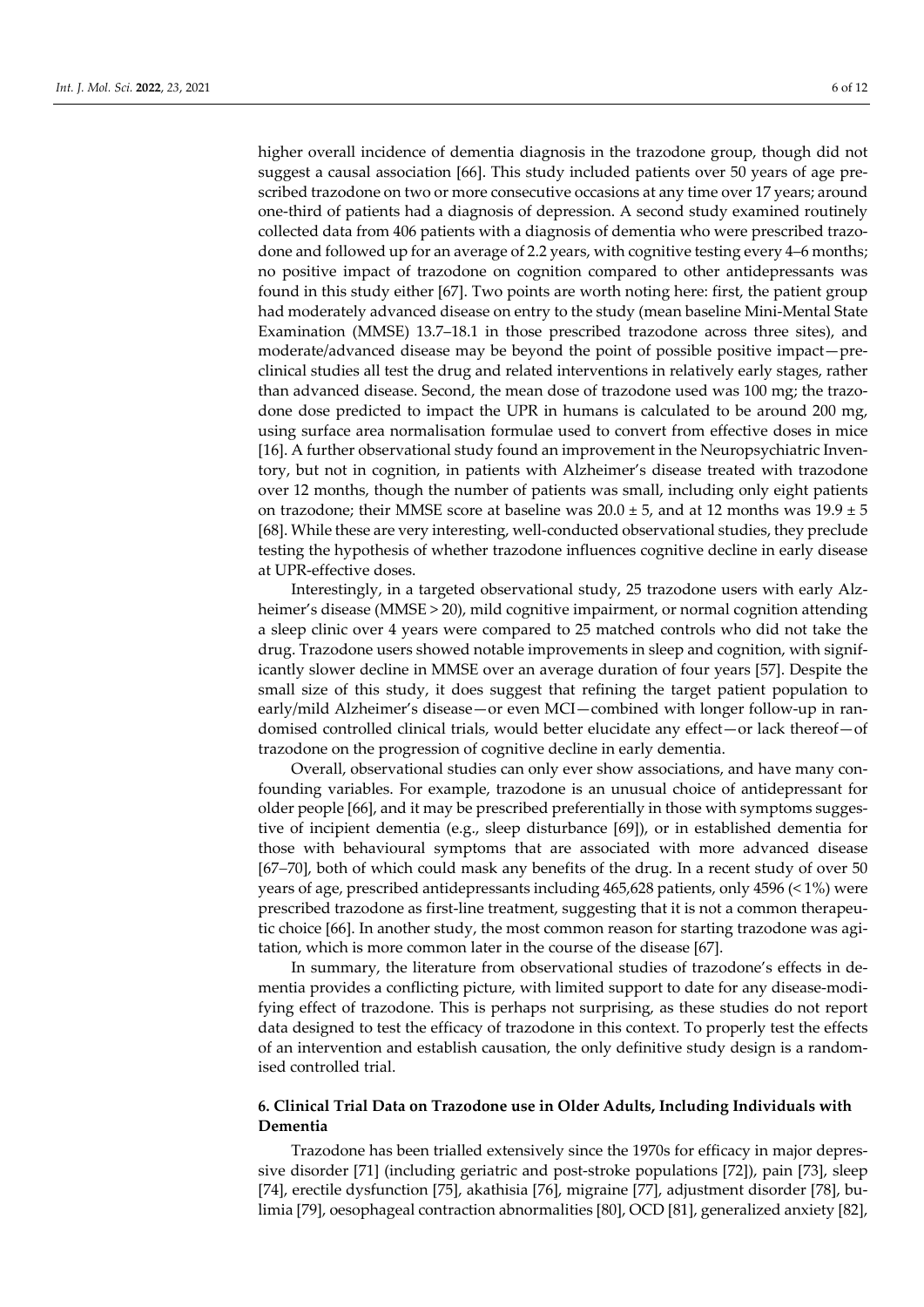and alcohol withdrawal [83,84]. The data from these trials provide important safety data on trazodone use.

In dementia, clinical trials of trazodone have largely focused on neuropsychiatric symptoms and sleep, not disease modification (trazodone is not licensed for the latter). A trial in which 28 patients with Alzheimer's disease were treated for agitation with haloperidol or trazodone (mean trazodone dose 218 mg) for 9 weeks found no difference in effect between the two drugs on agitation, although trazodone was better tolerated [85]. In another study, 30 AD patients treated with trazodone or placebo for two weeks showed improvement in sleep with trazodone [86], and in a further small trial, trazodone improved Neuropsychiatric Inventory (NPI) scores in frontotemporal dementia [85].

The largest trial of trazodone on behaviour in the context of dementia involved randomisation of 150 Alzheimer's patients to either haloperidol, trazodone (mean dose 200 mg; range 50–300 mg), behavioural intervention, or placebo for 16 weeks, and found no impact of trazodone on agitation [87]. Crucially, however, this study did demonstrate the feasibility of treating AD patients with trazodone at a dose of 200 mg with few dropouts, and with a side-effect profile similar to placebo. Indeed, these studies are all encouraging with regards to the tolerability of trazodone in this patient group. However, they were all delivered over a short time period and in moderately to severely advanced disease (for example MMSE < 12 in the largest study [87]), and often at lower doses than those thought to impact the UPR. Two small studies—in 13 Alzheimer's patients and 26 frontotemporal dementia patients—also measured cognition as an outcome of trazodone treatment; no change in Mini-Mental State Examination (MMSE) was found in either of these studies [86–88] after 10 and 12 weeks of treatment, respectively. The largest study to date, including 37 patients taking trazodone, found trazodone to have a worse cognitive outcome as measured by the MMSE compared to behavioural management for agitation in Alzheimer's disease, but trazodone was not significantly different on this measure compared to placebo after 16 weeks of treatment [87]. Both clinical trials and observational studies on the effect of trazodone on cognition in healthy controls and patients with a variety of conditions, including dementia, have been the subject of a recent systematic review that described 4 studies demonstrating impaired cognition with trazodone, 7 showing no effect, and 5 showing cognitive improvement, although the longest treatment period included was 16 weeks for interventional studies [89].

Taken together, clinical trial data thus far support the tolerability of trazodone in patients suffering from dementia, including at predicted potentially UPR-modifying doses of 200 mg [16]. In no study to date has trazodone been used in early-stage disease over a sufficient number of months/years and at the correct dose to draw any conclusions about its potential for disease modification. Most published trials of trazodone in dementia used durations of treatment measured in weeks, and none has met the requirements of the consensus statements for clinical trials of disease-modifying drugs in dementia, which stipulate a minimum trial duration of 18 months [90]. New studies are underway, including in motor neuron disease (MND/ALS), where trazodone was chosen as one of the first two drugs to be entered into a multicentre UK adaptive trial (MND-SMART) [91] to identify disease-modifying drugs in this condition, based on evidence from the most promising neuroprotective compounds in murine models of ALS.

#### **7. Future Directions**

In summary, overactivation of the UPR—and in particular the PERK/eIF2 $\alpha$  pathway—appears to be implicated in the pathogenesis of Alzheimer's disease and related disorders in human patients, and there is compelling evidence for its role in mediating neurodegeneration in preclinical studies. Furthermore, the profound neuroprotective effects of UPR modulation in multiple murine models of disease, along with the efficacy in boosting cognition in aged and wild-type mice, have led to a major drive for drug discovery in this pathway. The licensed drug trazodone acts on the pathway in question, and could be rapidly repurposed, bypassing years of drug discovery and early-phase clinical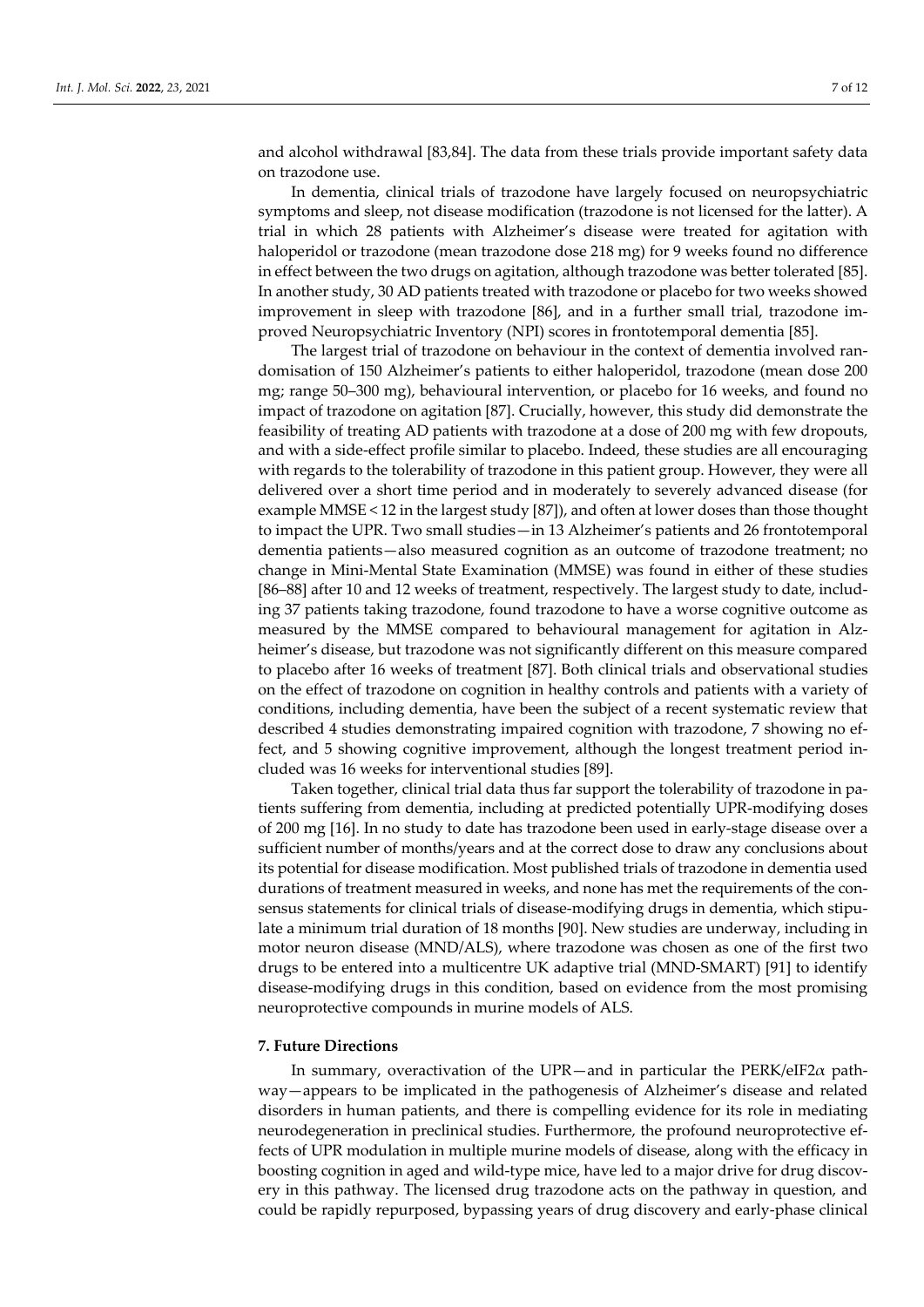trials. Observational studies and clinical trials in patient populations taking trazodone do not clearly signal a protective or disease-modifying effect, but these are beset with confounding factors and are ill-placed to identify disease-modifying effects, due to the populations studied, durations of treatment, dosages, and outcomes used. Ultimately, only a randomised, placebo-controlled clinical trial of trazodone or similar compounds in patients will answer the question as to whether this approach brings relevant clinical benefits. Given the extensive preclinical data identifying the UPR as a therapeutic target in neurodegenerative disease, the efficacy of trazodone in many murine models, and its long track record of safe use in humans, trazodone should now be tested in experimental medicine studies on human patients. Key mechanistic questions include whether impaired cerebral protein synthesis rates—as occur in murine models—can be demonstrated in patient brains using in vivo readouts, at what stage in the disease such a decline (if present) can be detected, whether trazodone can restore cerebral protein synthesis in patients, and whether this protects cognition. With or without such mechanistic data, if trazodone is shown to be successful in clinical trials, it could represent the first disease-modifying drug for dementia, and one that could be rapidly and widely available due to its established nature and low cost—an outcome that would have a major clinical impact worldwide.

**Author Contributions:** B.R.U. and G.R.M. developed the concept for the review. All authors contributed to the writing and revisions. All authors have read and agreed to the published version of the manuscript.

**Funding:** This research received no external funding.

**Institutional Review Board Statement:** Not applicable.

**Informed Consent Statement:** Not applicable.

**Data Availability Statement:** Not applicable.

**Acknowledgments:** NIHR Cambridge Biomedical Research Centre (BRC-1215-20014) (J.O.B.). UK Dementia Research Institute (funded by the Medical Research Council UK, Alzheimer's Research UK and the Alzheimer's Society) (G.R.M. and H.S.), the Cambridge Centre for Parkinson-Plus (G.R.M. and A.B.), the European Research Council (consolidator grant UPR Neuro; no. 647479), the Joint Programme Neurodegenerative Disease, the Centres of Excellence in Neurodegeneration, the Wellcome Trust Collaborative Award (G.R.M), and Gnodde Goldman Sachs Translational Neuroscience (B.U. and E.S.).

**Conflicts of Interest:** The authors declare no conflict of interest.

#### **References**

- 1. Total Deaths in the UK in 2020 and Deaths from Heart Attacks, Heart Disease, Cancer, and Alzheimer's and Dementia, 2016 to 2020—Office for National Statistics. Available online: https://www.ons.gov.uk/aboutus/transparencyandgovernance/freedomofinformationfoi/totaldeathsintheukin2020anddeathsfromheartattacksheartdiseasecancerandalzheimersanddementia2016to2020 (accessed on 23 December 2021).
- 2. Deaths Due to Dementia|Dementia Statistics Hub Available online: https://www.dementiastatistics.org/statistics/deaths-dueto-dementia/ (accessed on 23 June 2021).
- 3. Ritchie, K.; Kildea, D. Is Senile Dementia "Age-Related" or "Ageing-Related"?--Evidence from Meta-Analysis of Dementia Prevalence in the Oldest Old. *Lancet* **1995**, *346*, 931–934, doi:10.1016/S0140-6736(95)91556-7.
- 4. Ferri, C.P.; Prince, M.; Brayne, C. Global prevalence of dementia: A Delphi consensus study. *Lancet* **2005**, *366*, 2112–2117. https://doi.org/10.1016/S0140-6736(05)67889-0.
- 5. 2020 Alzheimer's Disease Facts and Figures. *Alzheimer's Dement.* **2020**, *16*, 391–460, doi:10.1002/alz.12068.
- 6. Herrmann, N.; Chau, S.A.; Kircanski, I.; Lanctôt, K.L. Current and Emerging Drug Treatment Options for Alzheimers Disease: A Systematic Review. *Drugs* 2011, *71*, 2031–2065.
- 7. Gauthier, S.; Bouchard, R.; Lamontagne, A.; Bailey, P.; Bergman, H.; Ratner, J.; Tesfaye, Y.; Saint-Martin, M.; Bacher, Y.; Carrier, L.; et al. Tetrahydroaminoacridine-Lecithin Combination Treatment in Patients with Intermediate-Stage Alzheimer's Disease. Results of a Canadian Double-Blind, Crossover, Multicenter Study. *N. Engl. J. Med.* **1990**, *322*, 1272–1276, doi:10.1056/NEJM199005033221804.
- 8. Zissimopoulos, J.; Crimmins, E.; St.clair, P. The Value of Delaying Alzheimer's Disease Onset. *Forum Heal. Econ. Policy* **2015**, *18*, 25–39, doi:10.1515/fhep-2014-0013.
- 9. Dementia UK Report|Alzheimer's Society. Available online: https://www.alzheimers.org.uk/about-us/policy-and-influencing/dementia-uk-report#:~:text=The total cost of dementia,services for state funded care (accessed on 23 June 2021).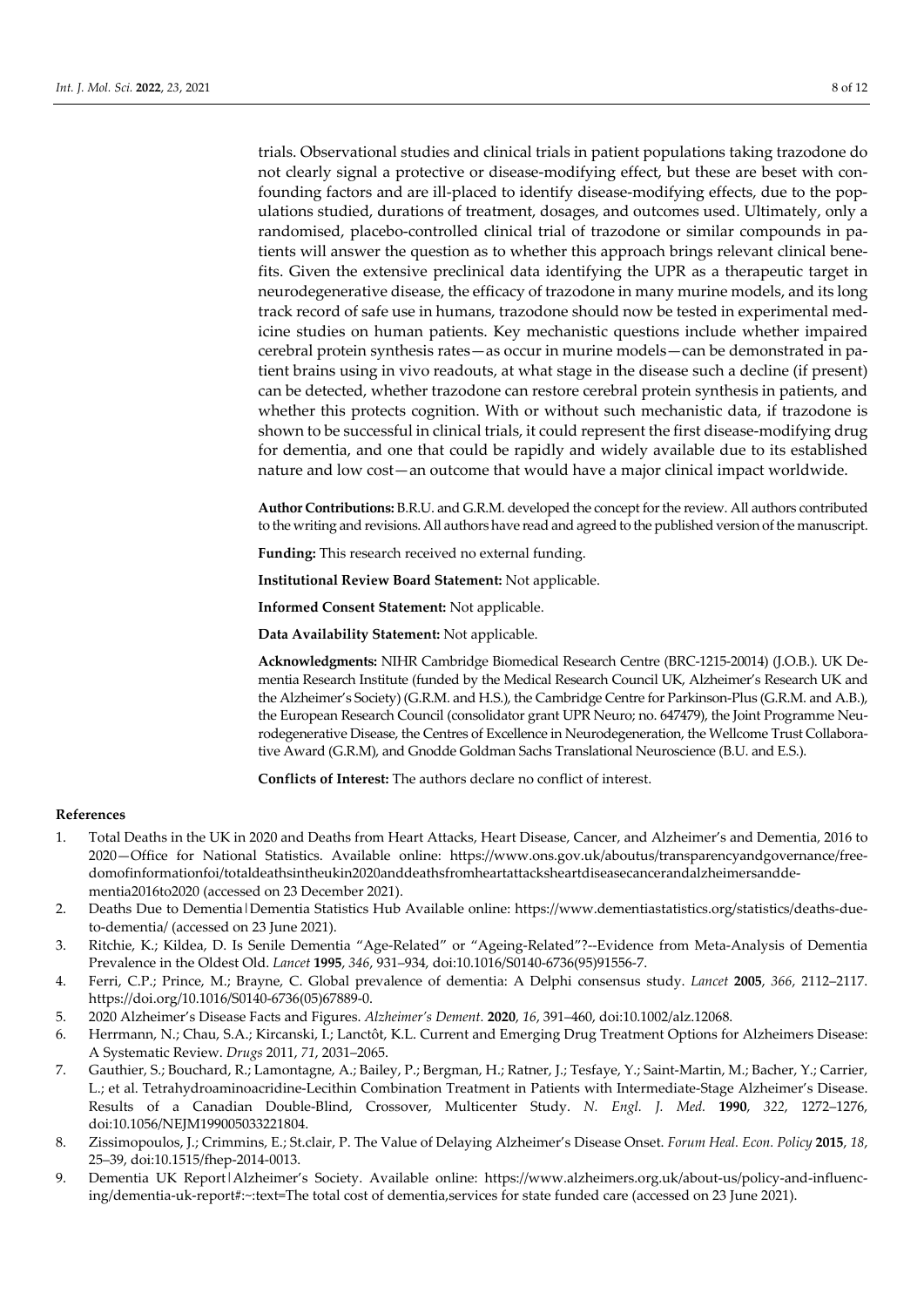- 10. Ravikumar, B.; Futter, M.; Jahreiss, L.; Korolchuk, V.I.; Lichtenberg, M.; Luo, S.; Massey, D.C.O.; Menzies, F.M.; Narayanan, U.; Renna, M.; et al. Mammalian Macroautophagy at a Glance. *J. Cell Sci.* **2009**, doi:10.1242/jcs.031773.
- 11. Halliday, M.; Hughes, D.; Mallucci, G.R. Fine-Tuning PERK Signaling for Neuroprotection. *J. Neurochem.* 2017, *142*, 812–826.
- 12. Glass, C.K.; Saijou, K.; Winner, B. Mechanisms Underlying Inflammation in Neurodegeneration. *Cell* **2010**, *140*, 918–934, doi:10.1016/J.CELL.2010.02.016.
- 13. Yaribeygi, H.; Panahi, Y.; Javadi, B.; Sahebkar, A The Underlying Role of Oxidative Stress in Neurodegeneration: A Mechanistic Review. *CNS Neurol. Disord. Drug Targets* **2018**, *17*, 207–215, doi:10.2174/1871527317666180425122557.
- 14. Mullard, A. NLRP3 Inhibitors Stoke Anti-Inflammatory Ambitions. *Nat. Rev. Drug Discov.* **2019**, *18*, 405–408.
- 15. Underwood, B.R.; Green-Thompson, Z.W.; Pugh, P.J.; Lazic, S.E.; Mason, S.L.; Griffin, J.; Jones, P.S.; Rowe, J.B.; Rubinsztein, D.C.; Barker, R.A. An Open-Label Study to Assess the Feasibility and Tolerability of Rilmenidine for the Treatment of Huntington's Disease. *J. Neurol.* **2017**, *264*, 2457–2463, doi:10.1007/s00415-017-8647-0.
- 16. Halliday, M.; Radford, H.; Zents, K.A.M.M.; Molloy, C.; Moreno, J.A.; Verity, N.C.; Smith, E.; Ortori, C.A.; Barrett, D.A.; Bushell, M.; et al. Repurposed Drugs Targeting EIF2α-P-Mediated Translational Repression Prevent Neurodegeneration in Mice. *Brain* **2017**, *140*, 1768–1783, doi:10.1093/brain/awx074.
- 17. Hetz, C. The unfolded protein response: Controlling cell fate decisions under ER stress and beyond. *Nat. Rev. Mol. Cell Biol*. **2012**, *13*, 89–102.
- 18. Bertolotti, A.; Zhang, Y.; Hendershot. Dynamic Interaction of BiP and ER Stress Transducers in the Unfolded-Protein Response. *Nat. Cell Biol.* **2000**, *2*, 326–332, doi:10.1038/35014014.
- 19. Fawcett, T.W.; Martindale, J.L.; Guyton, K.Z.; Hai, T.; Holbrook, N.J. Complexes Containing Activating Transcription Factor (ATF)/CAMP-Responsive-Element-Binding Protein (CREB) Interact with the CCAAT/Enhancer-Binding Protein (C/EBP)–ATF Composite Site to Regulate Gadd153 Expression during the Stress Response. *Biochem. J.* **1999**, *339*, 135–141, doi:10.1042/BJ3390135.
- 20. Harding, H., Zhang, Y. & Ron, D. Protein Translation and Folding Are Coupled by an Endoplasmic-Reticulum-Resident Kinase. *Nature* **1999**, *397*, 271–274, doi:10.1038/16729.
- 21. Costa-Mattioli, M.; Walter, P. The Integrated Stress Response: From Mechanism to Disease. *Science* **2020**, *368*, eaat5314, doi:10.1126/SCIENCE.AAT5314/ASSET/A635ADD8-C851-43C7-B4DF-D6F7503D97D5/AS-SETS/GRAPHIC/368\_AAT5314\_FA.JPEG.
- 22. Kashiwagi, K.; Takahashi, M.; Nishimoto, M.; Hiyama, T.B.; Higo, T.; Umehara, T.; Sakamoto, K.; Ito, T.; Yokoyama, S. Crystal Structure of Eukaryotic Translation Initiation Factor 2B. *Nature* **2016**, *531*, 122–125, doi:10.1038/NATURE16991.
- 23. Ma, Y.; Hendershot, L.M. Delineation of a Negative Feedback Regulatory Loop That Controls Protein Translation during Endoplasmic Reticulum Stress. *J. Biol. Chem.* **2003**, *278*, 34864–34873, doi:10.1074/JBC.M301107200.
- 24. Moreno, J.A.; Radford, H.; Peretti, D.; Steinert, J.R.; Verity, N.; Martin, M.G.; Halliday, M.; Morgan, J.; Dinsdale, D.; Ortori, C.A.; et al. Sustained Translational Repression by EIF2α-P Mediates Prion Neurodegeneration. *Nature* **2012**, *485*, 507–511. doi:10.1038/nature11058.
- 25. Moreno, J.A.; Halliday, M.; Molloy, C.; Radford, H.; Verity, N.; Axten, J.M.; Ortori, C.A.; Willis, A.E.; Fischer, P.M.; Barrett, D.A.; et al. Oral Treatment Targeting the Unfolded Protein Response Prevents Neurodegeneration and Clinical Disease in Prion-Infected Mice. *Sci. Transl. Med.* **2013**, *5*, 206ra138, doi:10.1126/scitranslmed.3006767.
- 26. Radford, H.; Moreno, J.A.; Verity, N.; Halliday, M.; Mallucci, G.R. PERK Inhibition Prevents Tau-Mediated Neurodegeneration in a Mouse Model of Frontotemporal Dementia. *Acta Neuropathol.* **2015**, *130*, pp.633–642, doi:10.1007/s00401-015-1487-z.
- 27. LaFerla, F.M.; Green, K.N.; Oddo, S. Intracellular Amyloid-Beta in Alzheimer's Disease. *Nat. Rev. Neurosci.* **2007**, *8*, 499–509, doi:10.1038/NRN2168.
- 28. Del Prete, D.; Suski, J.M.; Oulès, B.; Debayle, D.; Gay, A.S.; Lacas-Gervais, S.; Bussiere, R.; Bauer, C.; Pinton, P.; Paterlini-Bréchot, P.; et al. Localization and Processing of the Amyloid-β Protein Precursor in Mitochondria-Associated Membranes. *J. Alzheimers. Dis.* **2017**, *55*, 1549–1570, doi:10.3233/JAD-160953.
- 29. Hoozemans, J.J.M.; Veerhuis, R.; Van Haastert, E.S.; Rozemuller, J.M.; Baas, F.; Eikelenboom, P.; Scheper, W. The Unfolded Protein Response Is Activated in Alzheimer's Disease. *Acta Neuropathol. 2005 1102* **2005**, *110*, 165–172, doi:10.1007/S00401-005-1038-0.
- 30. Stutzbach, L.D.; Xie, S.X.; Naj, A.C.; Albin, R.; Gilman, S.; Lee, V.M.Y.; Trojanowski, J.Q.; Devlin, B.; Schellenberg, G.D. The Unfolded Protein Response Is Activated in Disease-Affected Brain Regions in Progressive Supranuclear Palsy and Alzheimer's Disease. *Acta Neuropathol. Commun.* **2013**, *1*, 1–13, doi:10.1186/2051-5960-1-31.
- 31. Ito, D.; Fujisawa, T.; Iida, H.; Suzuki, N. Characterization of Seipin/BSCL2, a Protein Associated with Spastic Paraplegia 17. *Neurobiol. Dis.* **2008**, *31*, 266–277, doi:10.1016/J.NBD.2008.05.004.
- 32. Hoozemans, J.J.M.; Van Haastert, E.S.; Nijholt, D.A.T.; Rozemuller, A.J.M.; Eikelenboom, P.; Scheper, W. The Unfolded Protein Response Is Activated in Pretangle Neurons in Alzheimer's Disease Hippocampus. *Am. J. Pathol.* **2009**, *174*, 1241–1251, doi:10.2353/ajpath.2009.080814.
- 33. Hoozemans, J.J.M.; Van Haastert, E.S.; Nijholt, D.A.T.; Rozemuller, A.J.M.; Scheper, W. Activation of the Unfolded Protein Response Is an Early Event in Alzheimer's and Parkinson's Disease. *Neurodegener. Dis.* **2012**, *10*, 212–215.
- 34. Murray, H.C.; Dieriks, B.V.; Swanson, M.E.V.; Anekal, P.V.; Turner, C.; Faull, R.L.M.; Belluscio, L.; Koretsky, A.; Curtis, M.A. The Unfolded Protein Response Is Activated in the Olfactory System in Alzheimer's Disease. *Acta Neuropathol. Commun.* **2020**, *8*, 109, doi:10.1186/s40478-020-00986-7.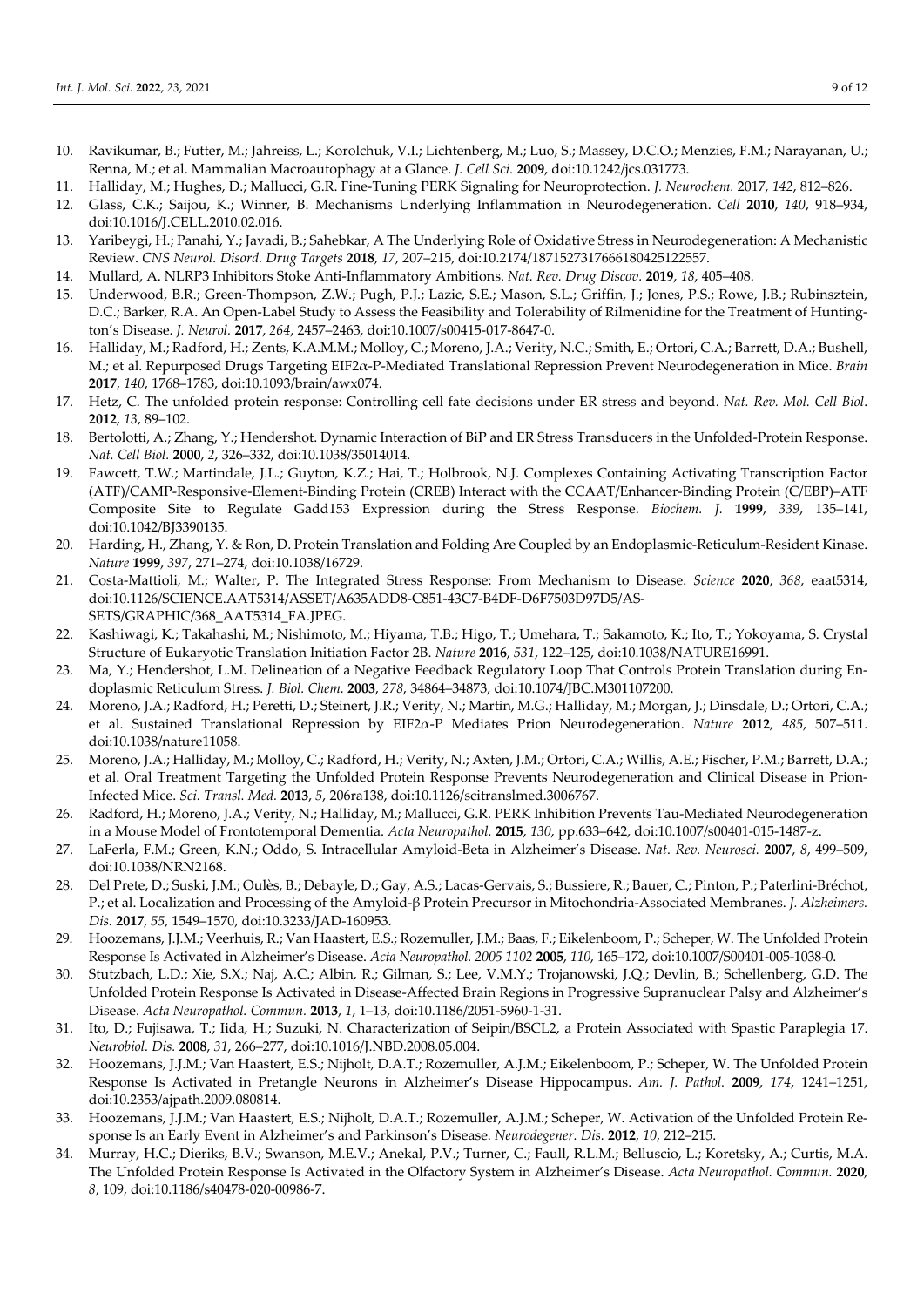- 35. Hetz, C.; Saxena, S. ER Stress and the Unfolded Protein Response in Neurodegeneration. *Nat. Rev. Neurol.* **2017,** *13*, 477–491, doi:10.1038/nrneurol.2017.99.
- 36. Duran-Aniotz, C.; Cornejo, V.H.; Espinoza, S.; Ardiles, Á.O.; Medinas, D.B.; Salazar, C.; Foley, A.; Gajardo, I.; Thielen, P.; Iwawaki, T.; et al. IRE1 Signaling Exacerbates Alzheimer's Disease Pathogenesis. *Acta Neuropathol.* **2017**, *134*, 489–506, doi:10.1007/s00401-017-1694-x.
- 37. Abisambra, J.F.; Jinwal, U.K.; Blair, L.J.; O'Leary, J.C.; Li, Q.; Brady, S.; Wang, L.; Guidi, C.E.; Zhang, B.; Nordhues, B.A.; et al. Tau Accumulation Activates the Unfolded Protein Response by Impairing Endoplasmic Reticulum-Associated Degradation. *J. Neurosci.* **2013**, *33*, 9498–9507, doi:10.1523/JNEUROSCI.5397-12.2013.
- 38. Devi, L.; Ohno, M. PERK Mediates EIF2α Phosphorylation Responsible for BACE1 Elevation, CREB Dysfunction and Neurodegeneration in a Mouse Model of Alzheimer's Disease. *Neurobiol. Aging* **2014**, *35*, 2272–2281, doi:10.1016/j.neurobiolaging.2014.04.031.
- 39. Saxena, S.; Cabuy, E.; Caroni, P. A Role for Motoneuron Subtype-Selective ER Stress in Disease Manifestations of FALS Mice. *Nat. Neurosci.* **2009**, *12*, 627–636, doi:10.1038/nn.2297.
- 40. Zhu, P.J.; Khatiwada, S.; Cui, Y.; Reineke, L.C.; Dooling, S.W.; Kim, J.J.; Li, W.; Walter, P.; Costa-Mattioli, M. Activation of the ISR Mediates the Behavioral and Neurophysiological Abnormalities in Down Syndrome. *Science* **2019**, *366*, 843–849, doi:10.1126/SCIENCE.AAW5185.
- 41. Koren, S.A.; Hamm, M.J.; Cloyd, R.; Fontaine, S.N.; Chishti, E.; Lanzillotta, C.; Rodriguez-Rivera, J.; Ingram, A.; Bell, M.; Galvis-Escobar, S.M.; et al. Broad Kinase Inhibition Mitigates Early Neuronal Dysfunction in Tauopathy. *Int. J. Mol. Sci.* **2021**, *22*, 1–17, doi:10.3390/ijms22031186.
- 42. Hughes, D.; Mallucci, G.R. The Unfolded Protein Response in Neurodegenerative Disorders—Therapeutic Modulation of the PERK Pathway. *FEBS J.* **2019**, *286*, 342–355.
- 43. Smith, H.L.; Freeman, O.J.; Butcher, A.J.; et al. Astrocyte Unfolded Protein Response Induces a Specific Reactivity State That Causes Non-Cell-Autonomous Neuronal Degeneration. *Neuron* **2020**, *105*, 855-866.e5, doi:10.1016/J.NEURON.2019.12.014.
- 44. Moradi Majd, R.; Mayeli, M.; Rahmani, F. Pathogenesis and Promising Therapeutics of Alzheimer Disease through EIF2α Pathway and Correspondent Kinases. *Metab. Brain Dis.* **2020**, *35*, 1241–1250.
- 45. Costa-Mattioli, M.; Gobert, D.; Stern, E.; Gamache, K.; Colina, R.; Cuello, C.; Sossin, W.; Kaufman, R.; Pelletier, J.; Rosenblum, K.; et al. EIF2α Phosphorylation Bidirectionally Regulates the Switch from Short- to Long-Term Synaptic Plasticity and Memory. *Cell* **2007**, *129*, 195–206, doi:10.1016/J.CELL.2007.01.050/ATTACHMENT/72A0C20F-D91D-4A6F-B0F1-26D2B804CEA7/MMC1.PDF.
- 46. Zhu, P.J.; Huang, W.; Kalikulov, D.; Yoo, J.W.; Placzek, A.N.; Stoica, L.; Zhou, H.; Bell, J.C.; Friedlander, M.J.; Krnjević, K.; et al. Suppression of PKR Promotes Network Excitability and Enhanced Cognition by Interferon-γ-Mediated Disinhibition. *Cell* **2011**, *147*, 1384–1396, doi:10.1016/J.CELL.2011.11.029.
- 47. Ma, T.; Trinh, M.A.; Wexler, A.J.; Bourbon, C.; Gatti, E.; Pierre, P.; Cavener, D.R.; Klann, E. Suppression of EIF2α Kinases Alleviates Alzheimer's Disease-Related Plasticity and Memory Deficits. *Nat. Neurosci*. **2013**, *16*, 1299–1305.
- 48. Mercado, G.; Castillo, V.; Soto, P.; López, N.; Axten, J.M.; Sardi, S.P.; Hoozemans, J.J.M.; Hetz, C. Targeting PERK Signaling with the Small Molecule GSK2606414 Prevents Neurodegeneration in a Model of Parkinson's Disease. *Neurobiol. Dis.* **2018**, *112*, 136–148, doi:10.1016/J.NBD.2018.01.004.
- 49. Sidrauski, C.; Acosta-Alvear, D.; Khoutorsky.; et al. Pharmacological Brake-Release of mRNA Translation Enhances Cognitive Memory. *Elife* **2013**, *2*, e00498, doi:10.7554/ELIFE.00498.
- 50. Wong, Y.L.; LeBon, L. The Small Molecule ISRIB Rescues the Stability and Activity of Vanishing White Matter Disease EIF2B Mutant Complexes. *Elife* **2018**, *7*, e32733, doi:10.7554/ELIFE.32733.
- 51. Westergard, T.; McAcoy, K.; Russell, K. Repeat-Associated Non-AUG Translation in C9orf72-ALS/FTD Is Driven by Neuronal Excitation and Stress. *EMBO Mol. Med.* **2019**, *11*, e9423, doi:10.15252/EMMM.201809423.
- 52. Chou, A.; Krukowski, K.; Jopson, T. Inhibition of the Integrated Stress Response Reverses Cognitive Deficits after Traumatic Brain Injury. *Proc. Natl. Acad. Sci. USA* **2017**, *114*, E6420–E6426, doi:10.1073/PNAS.1707661114.
- 53. Halliday, M.; Radford, H.; Sekine, Y.; Moreno, J.; Verity, N.; Le Quesne, J.; Ortori, C.A.; Barrett, D.A.; Fromont, C.; Fischer, P.M.; et al. Partial Restoration of Protein Synthesis Rates by the Small Molecule ISRIB Prevents Neurodegeneration without Pancreatic Toxicity. *Cell Death Dis.* **2015**, *6*, e1672, doi:10.1038/cddis.2015.49.
- 54. Oliveira, M.M.; Lourenco, M. V.; Longo, F.; Kasica, N.P.; Yang, W.; Ureta, G.; Ferreira, D.D.P.; Mendonça, P.H.J.; Bernales, S.; Ma, T.; et al. Correction of EIF2-Dependent Defects in Brain Protein Synthesis, Synaptic Plasticity, and Memory in Mouse Models of Alzheimer's Disease. *Sci. Signal.* **2021**, *14*, eabc5429, doi:10.1126/scisignal.abc5429.
- 55. McCleery, J.; Sharpley, A.L. Pharmacotherapies for Sleep Disturbances in Dementia. *Cochrane Database Syst. Rev.* **2020**, https://doi.org/10.1002/14651858.CD009178.pub4.
- 56. Akbari, V.; Ghobadi, S.; Mohammadi, S.; Khodarahmi, R. The Antidepressant Drug; Trazodone Inhibits Tau Amyloidogenesis: Prospects for Prophylaxis and Treatment of AD. *Arch. Biochem. Biophys.* **2020**, *679*, 108218, doi:10.1016/j.abb.2019.108218.
- 57. La, A.L.; Walsh, C.M.; Neylan, T.C.; Vossel, K.A.; Yaffe, K.; Krystal, A.D.; Miller, B.L.; Karageorgiou, E. Long-Term Trazodone Use and Cognition: A Potential Therapeutic Role for Slow-Wave Sleep Enhancers. *J. Alzheimer's Dis.* **2019**, *67*, 911–921, doi:10.3233/JAD-181145.
- 58. Jiang, H.Q.; Ren, M.; Jiang, H.Z.; Wang, J.; Zhang, J.; Yin, X.; Wang, S.Y.; Qi, Y.; Wang, X.D.; Feng, H.L. Guanabenz Delays the Onset of Disease Symptoms, Extends Lifespan, Improves Motor Performance and Attenuates Motor Neuron Loss in the SOD1 G93A Mouse Model of Amyotrophic Lateral Sclerosis. *Neuroscience* **2014**, *277*, 132–138, doi:10.1016/J.NEUROSCIENCE.2014.03.047.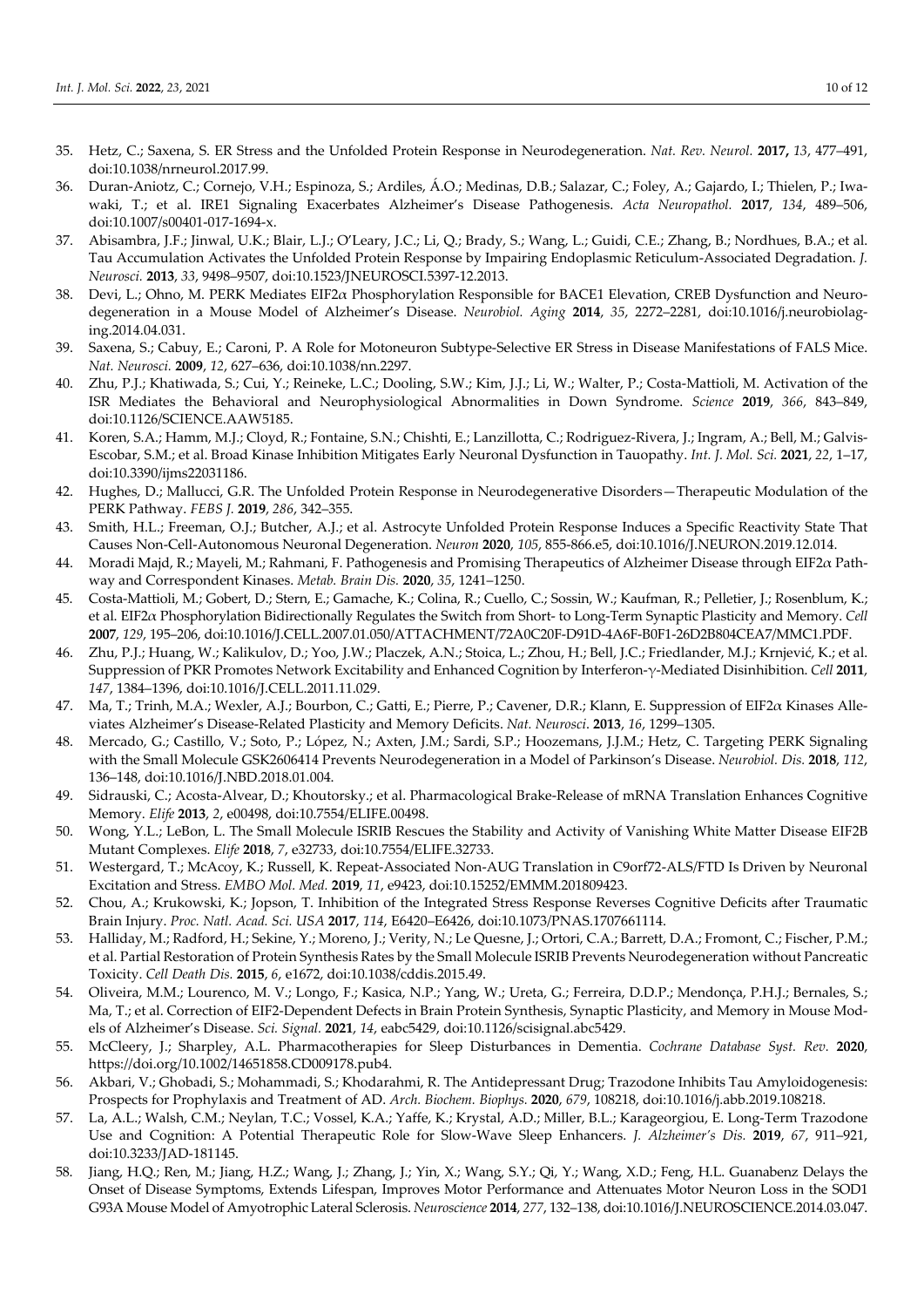- 59. Wang, M.D.; Gomes, J.; Cashman, N.R.; Little, J.; Krewski, D. Intermediate CAG Repeat Expansion in the ATXN2 Gene Is a Unique Genetic Risk Factor for ALS−A Systematic Review and Meta-Analysis of Observational Studies. *PLoS ONE* **2014**, *9*, e105534, doi:10.1371/JOURNAL.PONE.0105534.
- 60. Das, M.M.; Svendsen, C.N. Astrocytes Show Reduced Support of Motor Neurons with Aging That Is Accelerated in a Rodent Model of ALS. *Neurobiol. Aging* **2015**, *36*, 1130–1139, doi:10.1016/J.NEUROBIOLAGING.2014.09.020.
- 61. Watt, J.A.; Gomes, T.; Bronskill, S.E.; Huang, A.; Austin, P.C.; Ho, J.M.; Straus, S.E. Comparative Risk of Harm Associated with Trazodone or Atypical Antipsychotic Use in Older Adults with Dementia: A Retrospective Cohort Study. *CMAJ* **2018**, *190*, E1376–E1383, doi:10.1503/cmaj.180551.
- 62. Bronskill, S.E.; Campitelli, M.A.; Iaboni, A.; Herrmann, N.; Guan, J.; Maclagan, L.C.; Watt, J.; Rochon, P.A.; Morris, A.M.; Jeffs, L.; et al. Low-Dose Trazodone, Benzodiazepines, and Fall-Related Injuries in Nursing Homes: A Matched-Cohort Study. *J. Am. Geriatr. Soc.* **2018**, *66*, 1963–1971, doi:10.1111/jgs.15519.
- 63. Tellone, V.; Rosignoli, M.T.; Picollo, R.; Dragone, P.; Del Vecchio, A.; Comandini, A.; Radicioni, M.; Leuratti, C.; Calisti, F. Effect of 3 Single Doses of Trazodone on QTc Interval in Healthy Subjects. **2020**, *60*, 1483–1495, doi:10.1002/jcph.1640.
- 64. Armstrong, S.E.M.; Brown, H.K.; Shorey, C.; Madan, R.; Szabuniewicz, C.; Koh, S.; Crépeau-Gendron, G.; Mah, L. No Association between Trazodone and Corrected-QT Prolongation in Older Adults. *J. Clin. Psychopharmacol.* **2019**, *39*, 528–530.
- 65. Viramontes, T.S.; Truong, H.; Linnebur, S.A. Antidepressant-Induced Hyponatremia in Older Adults. *Consult. Pharm.* **2016**, *31*, 139–150.
- 66. Brauer, R.; Lau, W.C.Y.; Hayes, J.F.; Man, K.K.C.; Osborn, D.P.J.; Howard, R.; Kim, J.; Wong, I.C.K. Trazodone Use and Risk of Dementia: A Population-Based Cohort Study. *PLoS Med.* **2019**, *16*, e1002728, doi:10.1371/journal.pmed.1002728.
- 67. Sommerlad, A.; Werbeloff, N.; Perera, G.; Smith, T.; Costello, H.; Mueller, C.; Kormilitzin, A.; Broadbent, M.; Nevado-Holgado, A.; Lovestone, S.; et al. Effect of Trazodone on Cognitive Decline in People with Dementia: Cohort Study Using UK Routinely Collected Data. *Int. J. Geriatr. Psychiatry* **2021**, doi:10.1002/GPS.5625.
- 68. Pirker-Kees, A.; Dal-Bianco, P.; Schmidt, R. Effects of Psychotropic Medication on Cognition, Caregiver Burden, and Neuropsychiatric Symptoms in Alzheimer's Disease over 12 Months: Results from a Prospective Registry of Dementia in Austria (PRODEM). *J. Alzheimer's Dis.* **2019**, *71*, 623–630, doi:10.3233/JAD-181102.
- 69. Matsumoto, S.; Tsunematsu, T. Association between Sleep, Alzheimer's, and Parkinson's Disease. *Biology (Basel).* **2021**, *10*, doi:10.3390/BIOLOGY10111127.
- 70. Charernboon, T.; Phanasathit, M. Prevalence of Neuropsychiatric Symptoms in Alzheimer's Disease: A Cross-Sectional Descriptive Study in Thailand. *J. Med. Assoc. Thail.* **2014**, *97*, 560.
- 71. Fagiolini, A.; Comandini, A.; Dell'Osso, M.C.; Kasper, S. Rediscovering Trazodone for the Treatment of Major Depressive Disorder. *CNS Drugs* **2012**, *26*, 1033–1049.
- 72. Reding, M.J.; Orto, L.A.; Winter, S.W.; Fortuna, I.M.; Ponte, P.; Mcdowell, F.H. Antidepressant Therapy After Stroke: A Double-Blind Trial. *Arch. Neurol.* **1986**, *43*, 763–765, doi:10.1001/archneur.1986.00520080011011.
- 73. Tammiala-Salonen, Tuulikki . Forssell, H.; Tammiala-Salonen, T.; Forsseii, H.; Forsseil, H. Trazodone in Burning Mouth Pain: A Placebo-Controlled, Double-Blind Study. *J. Prosthet. Dent.* **1999**, *82*, 578, doi:10.1016/s0022-3913(99)70067-3.
- 74. Kaynak, H.; Kaynak, D.; Gözükirmizi, E.; Guilleminault, C. The Effects of Trazodone on Sleep in Patients Treated with Stimulant Antidepressants. *Sleep Med.* **2004**, *5*, 15–20, doi:10.1016/j.sleep.2003.06.006.
- 75. Meinhardt, W.; Schmitz, P.I.M.; Kropman, R.F.; De la Fuente, R.B.; Lycklama a Nijeholt, A.A.B.; Zwartendijk, J. Trazodone, a Double Blind Trial for Treatment of Erectile Dysfunction. *Int. J. Impot. Res.* **1997**, *9*, 163–165, doi:10.1038/sj.ijir.3900272.
- 76. Stryjer, R.; Rosenzcwaig, S.; Bar, F.; Ulman, A.M.; Weizman, A.; Spivak, B. Trazodone for the Treatment of Neuroleptic-Induced Acute Akathisia: A Placebo-Controlled, Double-Blind, Crossover Study. *Clin. Neuropharmacol.* **2010**, *33*, 219–222, doi:10.1097/WNF.0b013e3181ee7f63.
- 77. Battistella, P.A.; Ruffilli, R.; Cernetti, R.; Pettenazzo, A.; Baldin, L.; Bertoli, S.; Zacchello, F. A Placebo-Controlled Crossover Trial Using Trazodone in Pediatric Migraine. *Headache J. Head Face Pain* **1993**, *33*, 36–39, doi:10.1111/j.1526-4610.1993.hed3301036.x.
- 78. De Wit, S.; Cremers, L.; Hirsch, D.; Zulian, C.; Clumeck, N.; Kormoss, N. Efficacy and Safety of Trazodone versus Clorazepate in the Treatment of HIV-Positive Subjects with Adjustment Disorders: A Pilot Study. *J. Int. Med. Res.* **1999**, *27*, 223–232, doi:10.1177/030006059902700502.
- 79. Hudson, J.I.; Pope, H.G.; Keck, P.E.; McElroy, S.L. Treatment of Bulimia Nervosa with Trazodone: Short-Term Response and Long-Term Follow-Up. *Clin. Neuropharmacol.* **1989**, *12*, S38–46, doi:10.1097/00002826-198901001-00007.
- 80. Clouse, R.E.; Lustman, P.J.; Eckert, T.C.; Ferney, D.M.; Griffith, L.S. Low-Dose Trazodone for Symptomatic Patients With Esophageal Contraction Abnormalities: A Double-Blind, Placebo-Controlled Trial. *Gastroenterology* **1987**, *92*, 1027–1036, doi:10.1016/0016-5085(87)90979-6.
- 81. Pigott, T.A.; L'Heureux, F.; Rubenstein, C.S.; Bernstein, S.E.; Hill, J.L.; Murphy, D.L. A Double-Blind, Placebo Controlled Study of Trazodone in Patients with Obsessive-Compulsive Disorder. *J. Clin. Psychopharmacol.* **1992**, *12*, 156–162, doi:10.1097/00004714- 199206000-00002.
- 82. Rickels, K.; Downing, R.; Schweizer, E.; Hassman, H. Antidepressants for the Treatment of Generalized Anxiety Disorder: A Placebo-Controlled Comparison of Imipramine, Trazodone, and Diazepam. *Arch. Gen. Psychiatry* **1993**, *50*, 884–895, doi:10.1001/archpsyc.1993.01820230054005.